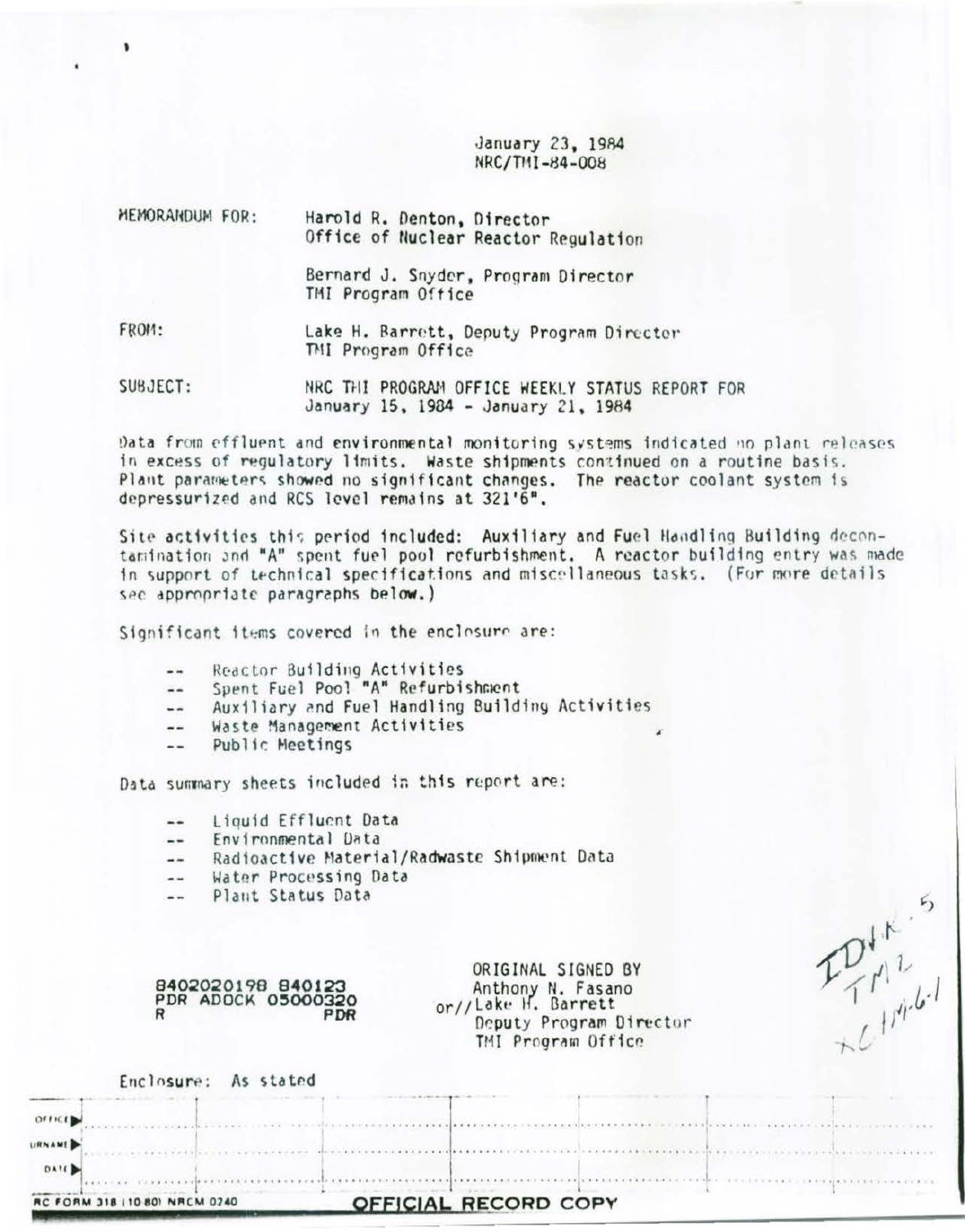**MOTIONAL DESIGNATION** ED<sub>0</sub> **OGC** Office Directors Commissioner's Technical Assistants NRR Division Directors NRR A/D's Regional Administrators IE Division Directors TAS EIS TNI Program Office Staff (15) PHS EPA DOE RI Division Directors Public Affairs, RI State Liaison, RI TMIPO HQ r/f TMI SITE r/f CENTRAL FILE NRC PDR LOCAL PDR THI-2 Project Section File

| OFFICE   |                                |              |          |             |  |  |                 |  |
|----------|--------------------------------|--------------|----------|-------------|--|--|-----------------|--|
| SURNAME) | am i                           |              |          |             |  |  |                 |  |
| DATL     | $1/2^{7/84}$                   | $1/2^{5}/84$ | 1/2/3/84 | 1/23/84     |  |  |                 |  |
|          | NRC FORM 318 (10 80) NRCM 0240 |              | OEFICIA1 | DECADA CABY |  |  | $A = 9 - 6 - 8$ |  |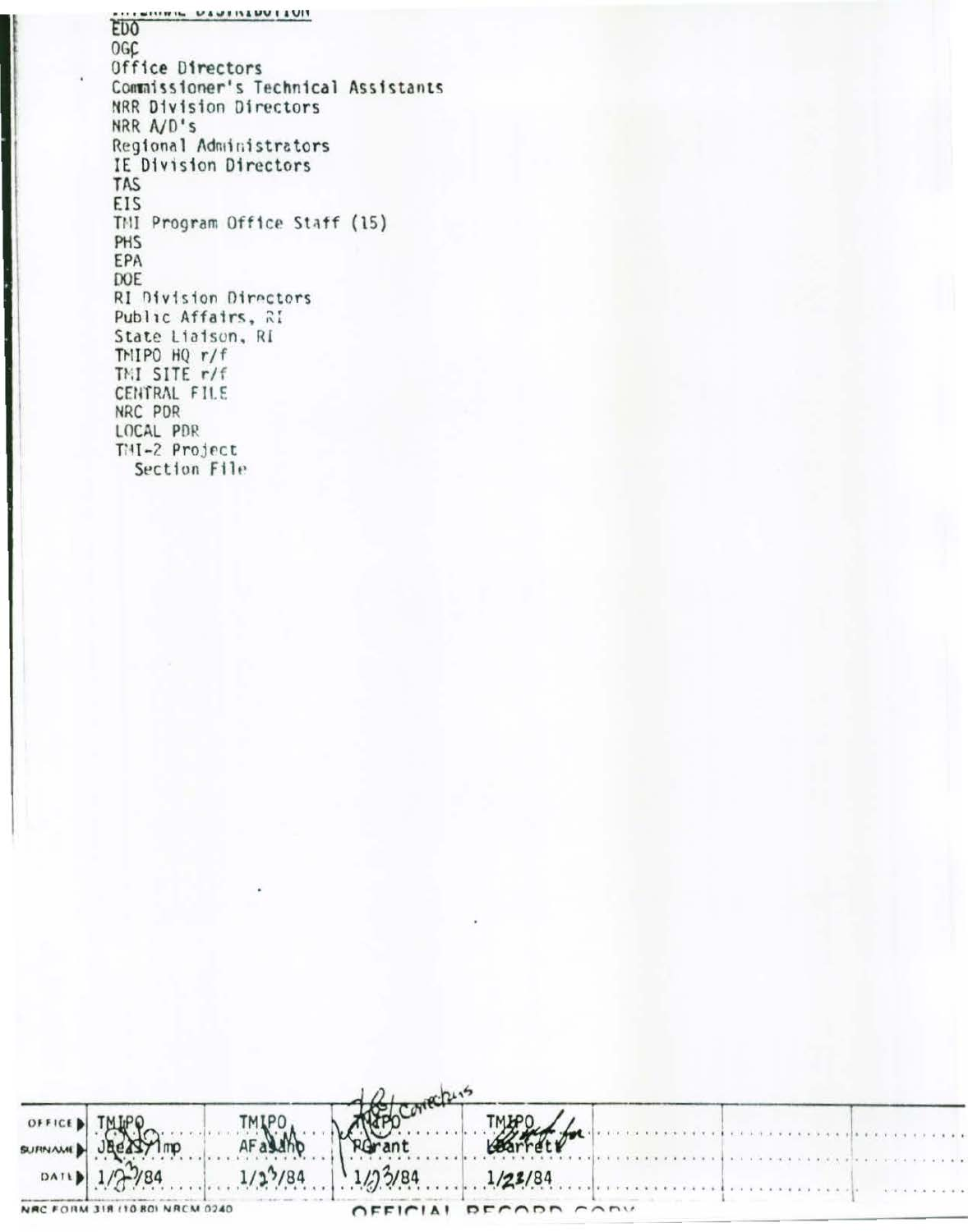#### ENCLOSURE

### REACTOR BUILDING ACTIVITIES:

A reactor building recovery schedule is being developed based on projected funding for 1984. As a minimum, weekly ertries will continue in early 1984 to support technical specification requirements for reactor coolant system (RCS) water samples for boron analysis. The entry frequency is expected to increase in February to support polar crane activities, cana. seal plate modification and partial support polar crane activities, cana. seal plate modification and partial<br>detensioning of the reactor vessel head closure studs. During the single entry<br>scheduled for next week, 35 persons have been programmed to enter the building to perform various tasks. One of the entry teams will commence repair work on the vertical rail misalignment which was identified during the polar crane inspections. The polar crane is scheduled to move the five (40 ton) missile shields in late February and the qualification load test is tentatively scheduled to be completed in late April, 1984.

#### SPENT FUEL POOL "A" REFURBISHMENT:

The eighth shield slab is being decontaminated in preparation for painting and movement to storage. The decontamination enclosure will be disassembled and removed from the truck bay following removal of this slab. Work will continue on the construction and testing of lifting beams to be utilized in removing the tanks from the fuel pool. However, no further work on pool refurbishment is scheduled before the fourth quarter of the year.

#### AUXIL IARY AND FUEL HANDLING BUILDING ACTIVITIES:

The B and C bleed tank room on the 282' level of the auxiliary building is being<br>surveyed following flushing. Hands on decontamination, and local shielding of hot spots is being carried out in various cubicles. Scabbling and scrubbing in preparation for painting has been completed on the 280' level corridor of the fuel handling building. A drain and refill of tanks in the neutralizer room is scheduled for next week to reduce radiation levels in preparation for decontamination of surfaces in this area.

#### WASTE MANAGEMENT ACTIVITIES:

SDS liner D20037 was shipped to Rockwell Hanford on January 20, 1984. This waste liner, which was loaded with a hydrogen/oxygen gas recombiner, is the 15th SDS waste liner in a group of 19 scheduled to be shipped to Hanford, Washington, by mid-year.

#### PUBLIC MEETINGS:

- 1. On January 30, 1984, Lake Barrett and Dr. Ronnie Lo will meet with officers of the Harrisburg and Central Pennsylvania Building and Construction Trades Council in Harrisburg to discuss the PElS Supplement on cleanup occupational exposures.
- 2. February 3, 1984, the Three Mile Island Unit 2 Advisory Panel will meet at 11:00 AM with the Nuclear Regulatory Commission at 1717 H Street, Washington, DC. The public may observe the meeting.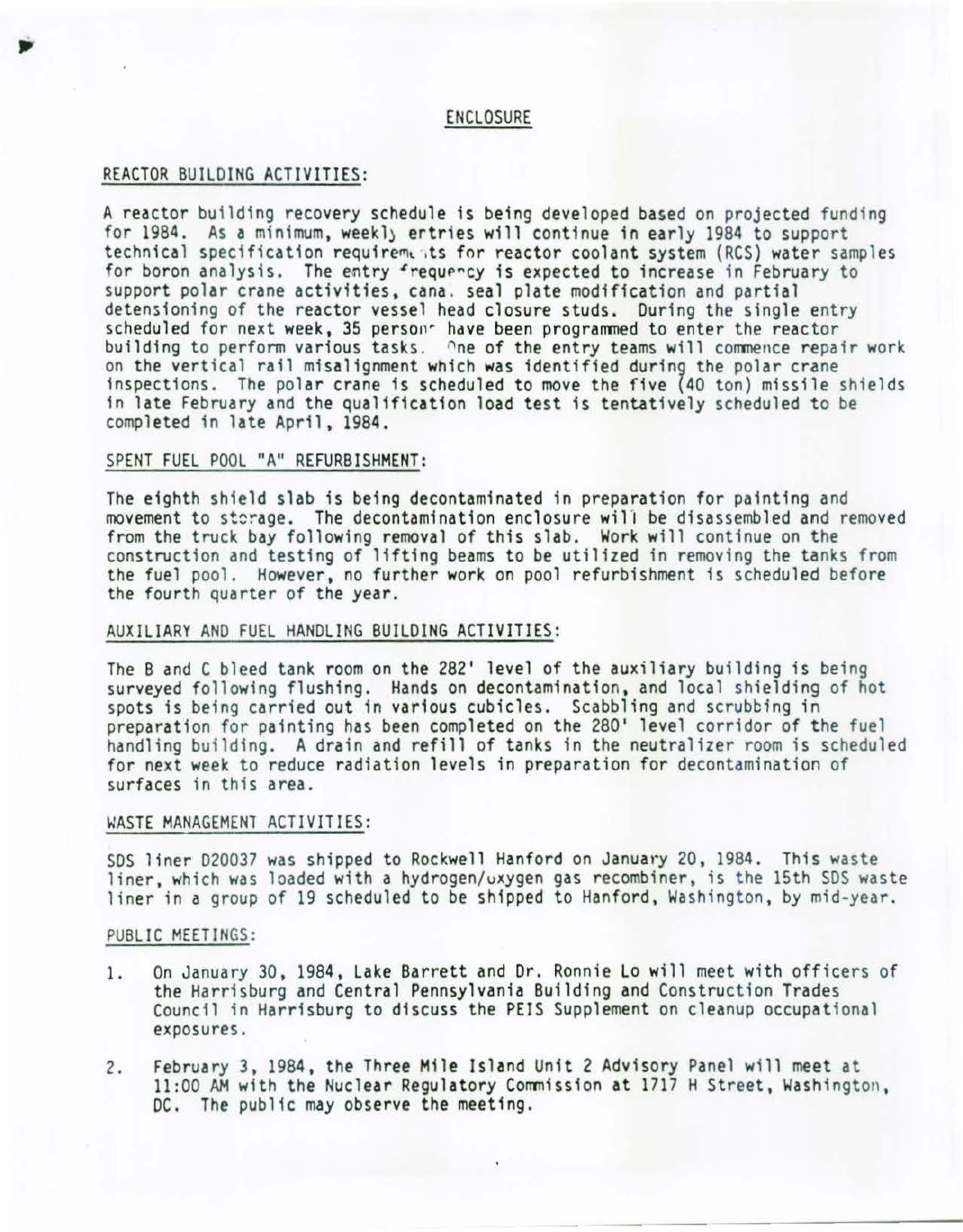- 3. February 9, 1984, the Three Mile Island Unit 2 Advisory Panel will meet from<br>7:00 PM to 10:00 PM in the Holiday Inn, 23 South Second Street, Harrisburg, Pennsylvania. The meeting will be open to the public. The major topic for the meeting will be future EPA monitoring plans and the NRC PEIS supplement on occupational exposure. Persons that have questions pertaining to the TMI-2 cleanup that would like to have them considered or addressed by the Advisory<br>Panel and persons desiring the opportunity to speak before the Advisory Panel on TMI-2 cleanup related items are asked to contact, in writing, Mr. Joel Roth, 4705 Carlisl. Pike, Mechanicsburg, PA 17055.
- 4. On February 15, 1984, NRC staff will hold a public meeting to receive public comments on the draft Supplement 1 to the Programmatic Environmental Impact Statement (PEIS, NUREG-0683, Supplement 1). The meeting will be held at  $7:00$ PM at the Middletown High School auditorium, 1155 N. Union Street, Middletown, PA. Single copies of the draft Supplement may be obtained by writing to the Director, Division of Technical Information and Document Control, U.S. Nuclear Regulatory Commission, Washington, DC 20555, or the Deputy Program Director, NRC TMI Program Office, P.O. Box 311, Middletown, PA 17057. The staff welcomes comments from the public on the draft Supplement. All comments will be reviewed and taken into consideration when the NRC staff prepares the final Supplement to the PEIS. The comments should be received by February 29, 1984, and addressed to Dr. Bernard J. Snyder, Program Director, TMI Program Office, Office of Nuclear Reactor Regulation, U.S. Nuclear Regulatory Commission, Washington, DC 20555.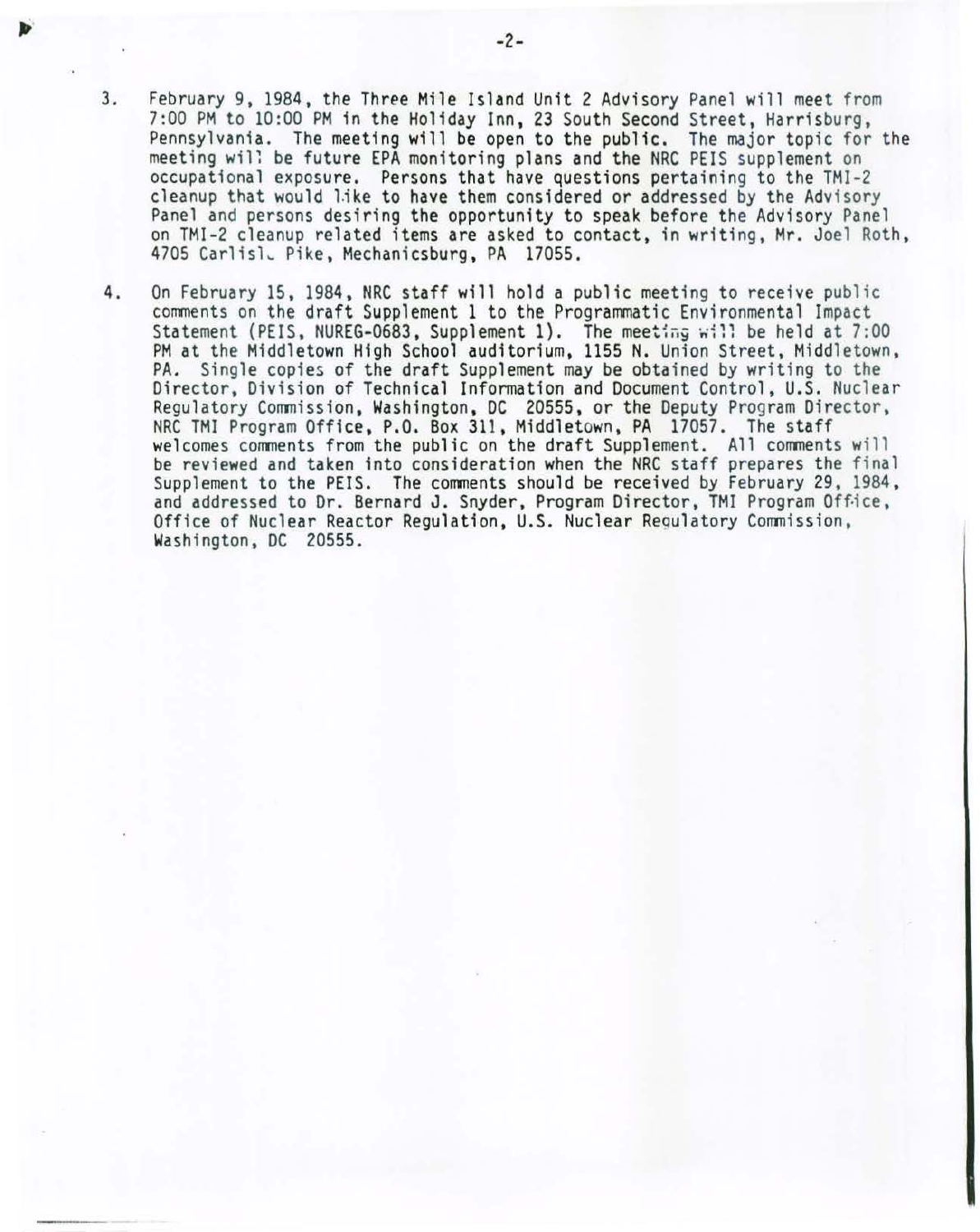# LIQUID EFFLUENT DATA

# GPU Nuclear

Based on sampling and monitoring, liquid effluents from the TMI site released to the Susquehanna River were determined to be within regulatory limits and in accordance with NRC requirements and the City of Lancaster Agreement.

During the period January 13 through January 19, 1984 no liquid effluent releases were made from indiv idual sources within Unit 2.

## Environmental Protection Agency

| Lancaster Water Samples: | 7 samples                           |
|--------------------------|-------------------------------------|
| Period Covered:          | December 25 - December 31, 1983     |
| Results:                 | Gamma Scan Negative                 |
| TMI Water Samples:       | 13 samples                          |
| Period Covered:          | December 24, 1983 - January 7, 1984 |
| Results:                 | Gamma Scan Negative                 |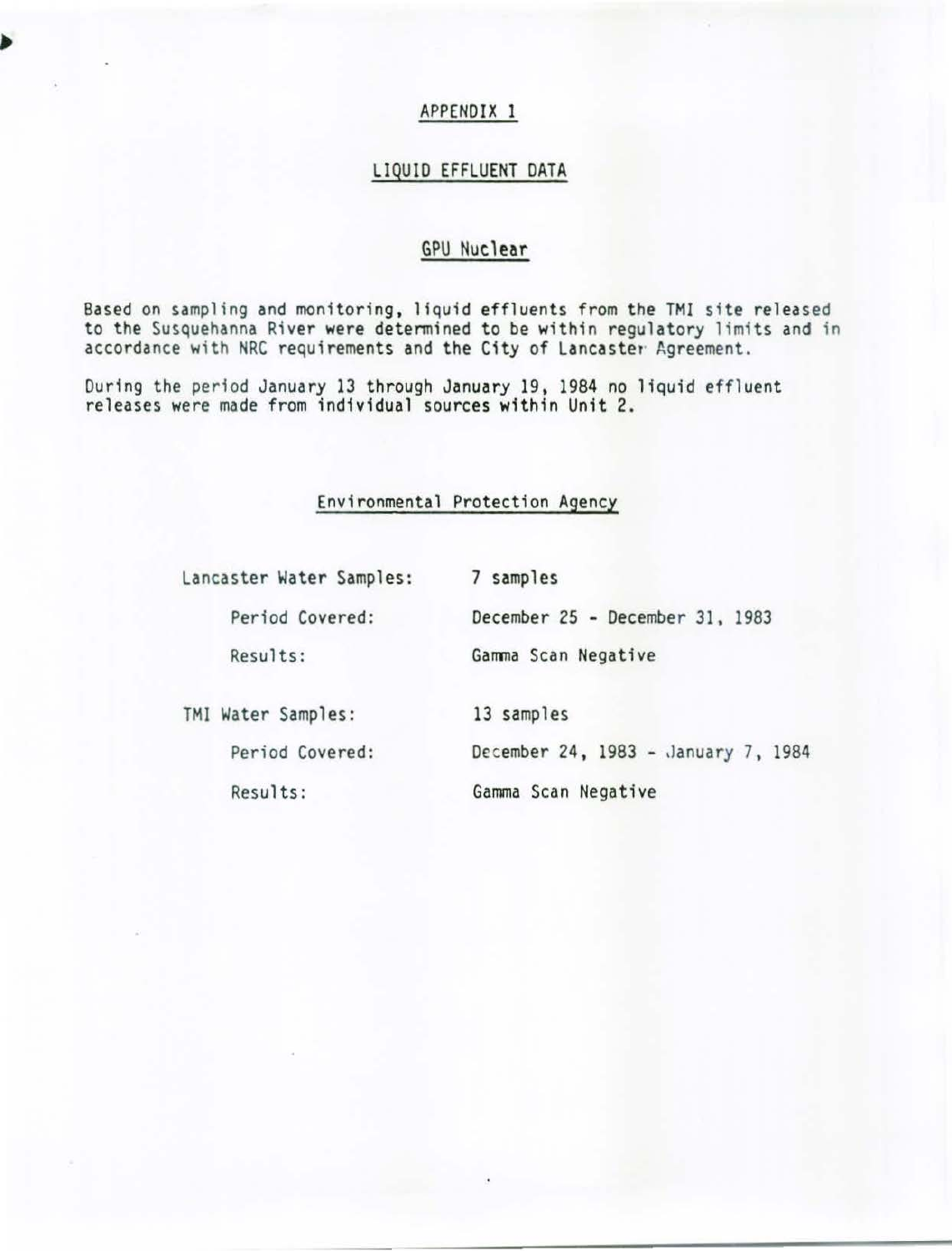#### EN VIRONMENTAL DATA

#### EPA Envi ronmental Data

- The EPA Middletown Office has not received the environmental Kr-85  $-1$ analytical results for the samples which were taken subsequent to December 23, 1983, from the EPA's Counting Laboratory at Las Vegas, Nevada. These results will be included in a subsequent report.
- No radiation above normally occurring background levels was detected in  $$ any of the samples collected from the EPA 's air and gamma rate networks during the period from January 10, 1984 through January 17, 1984.

## NRC Environmental Data

Results from the NRC continuous air sampler monitoring of the TMI site environment are as follows:

| Sample   | Period                              | $1 - 131$<br>(uCi/cc) | $Cs - 137$<br>(uCi/cc) |
|----------|-------------------------------------|-----------------------|------------------------|
| $HP-402$ | January 12, 1984 - January 18, 1984 | $<1.0 E-14$           | $<1.0 E-14$            |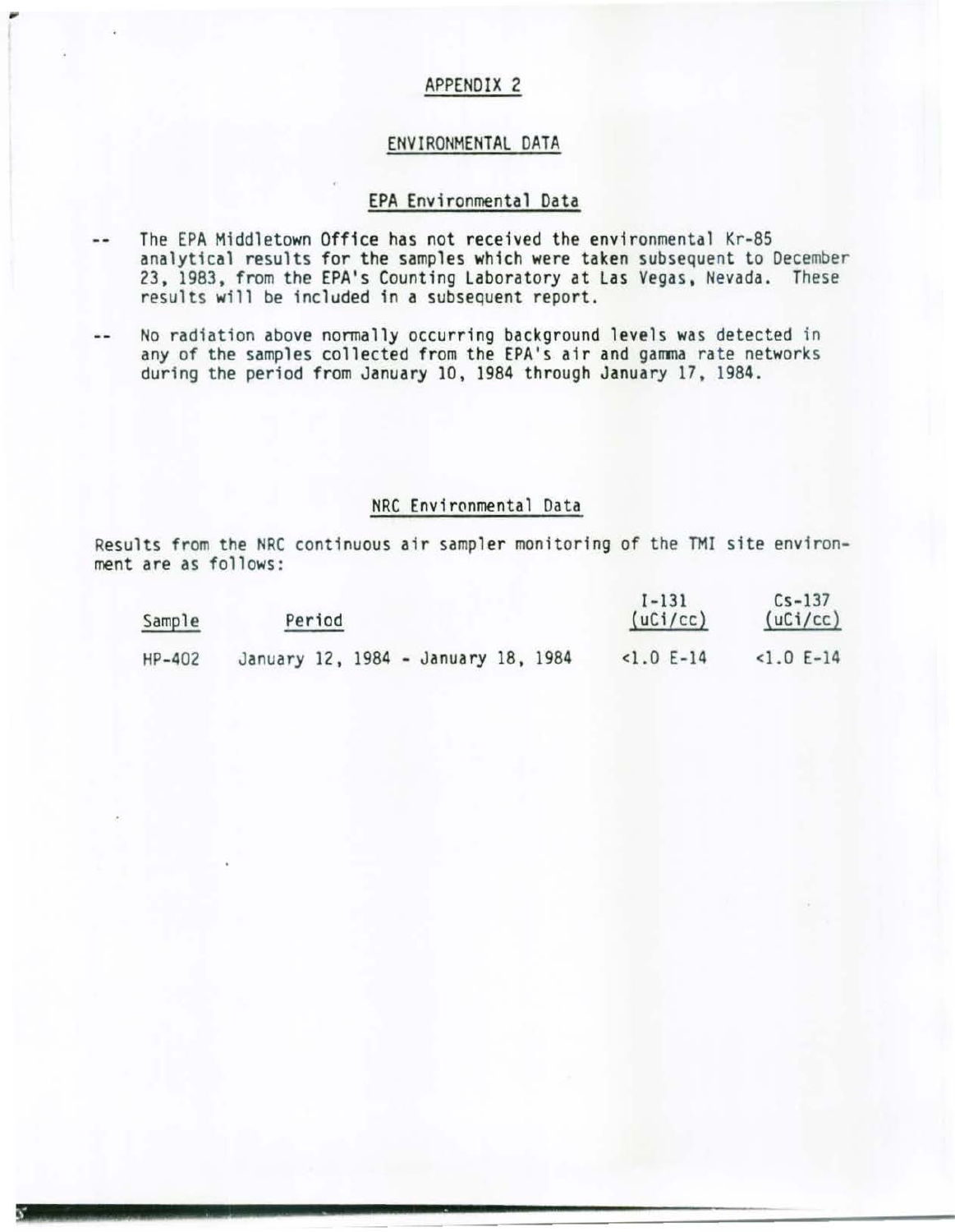۶

## RADIOACTIVE MATERIALS/RADWASTE SHIPMENT DATA

- $-$ January 18, 1984, two Haliburton tanks from Unit 1 containing so1id metal oxide, were shipped to the Quadrex Corporation in Oak Ridge, Tennessee.
- On January 20, 1984, 77 drums of contaminated laundry from TMI-1 and TMI-2  $-1$ were shipped to Interstate Uniform Service, New Kensington, Pennsylvania.
- On January 20, 1984, a Marinelli (1.64 liter) gas sample from the TMI-1 B  $\cdots$ waste gas decay tank was shipped to Teledyne Isotopes, Westwood, New Jersey.
- On January 20, 1984, SDS liner D20037 from TMI-2 was shipped to Rockwell  $\overline{\phantom{a}}$  . Hanford, Hanford, Washington.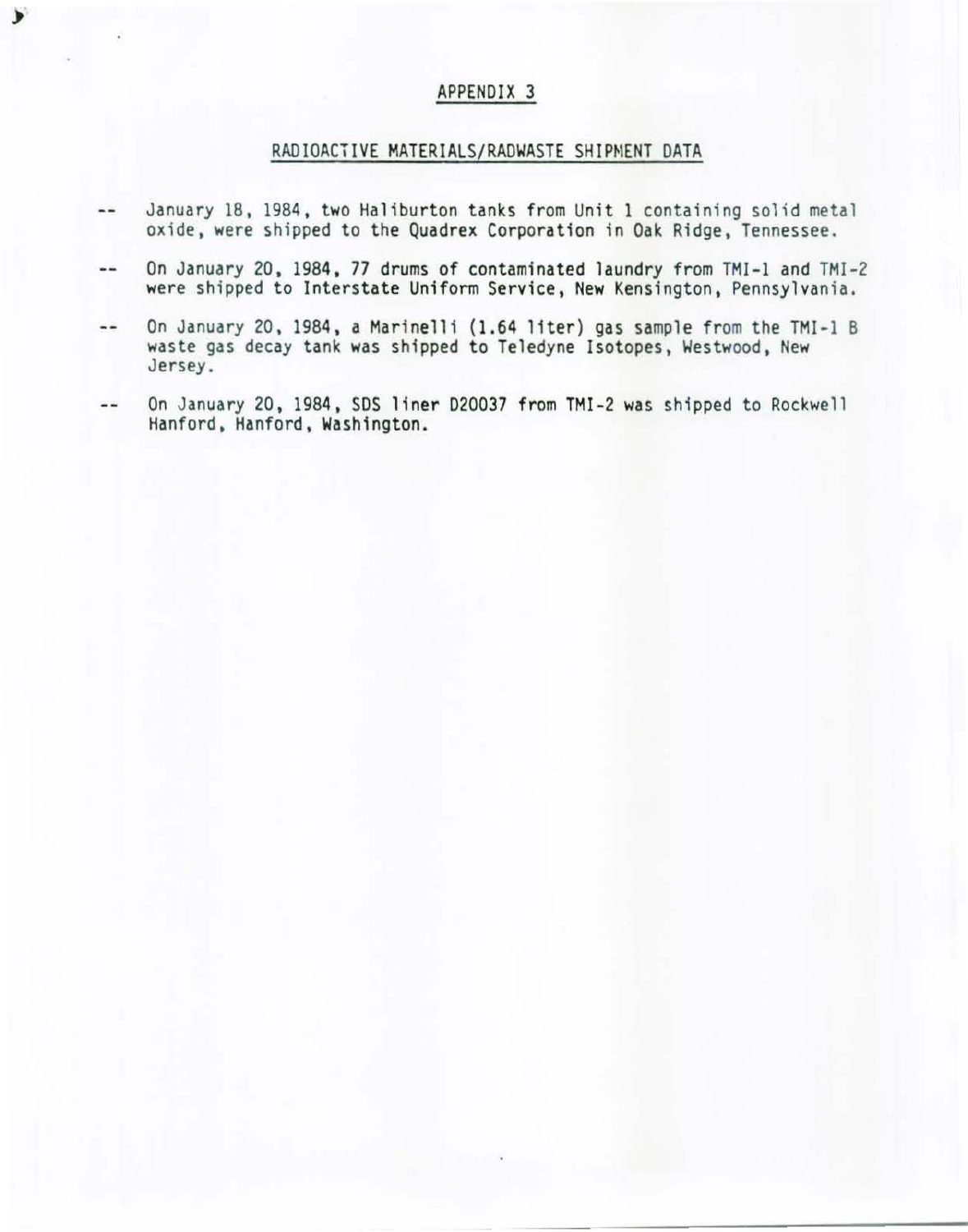### WATER PROCESSING DATA

## Submerged Oemineralizer System (SDS)

SDS processed Batch 71 (10,938 gallons) and Batch 72 (3,509 gallons) from January 11 through January 13, 1984. Batch 71 was from the B bleed tank, whereas Batch 72 originated from the C bleed tank. The tollowing performance parameters are averages for the two batches.

#### SOS Performance Parameters January 11, 1984 to January 13, 1984

| Radionuclide | Average<br>Influent<br>(uc/m!) | Average<br>Effluent<br>(uc/m) | Percent<br>Removed |
|--------------|--------------------------------|-------------------------------|--------------------|
| Cesium 137   | $1.6E-1$                       | $4.9 E-4$                     | 99.7               |
| Strontium 90 | $2.5 E-1$                      | $7.0 E-3$                     | 97.2               |

#### EPICOR II

During the period of January 10 through January 14, 1984, EPICOR processed Batch 202 (10,493 gallons} and Batch 203 (5 ,000 gallons). Batch 202 was from the B monitor tank, whereas Batch 203 was taken from the A monitor tank. The performance parameters below are for Batch 203.

|              | EPICOR Performance Parameters<br>January 14, 1984 |                                |                    |
|--------------|---------------------------------------------------|--------------------------------|--------------------|
| Radionuclide | Average<br>Influent<br>(uc/m)                     | Average<br>Effluent<br>(uc/ml) | Percent<br>Removed |
| Cesium 137   | $6.0 E-4$                                         | $1.6 E-7$                      | 99.97              |
| Strontium 90 | $2.5 E-3$                                         | $9.4 E-6$                      | 99.62              |
| Antimony 125 | $4.8 E-3$                                         | $4.3 E-7$                      | 99.99              |